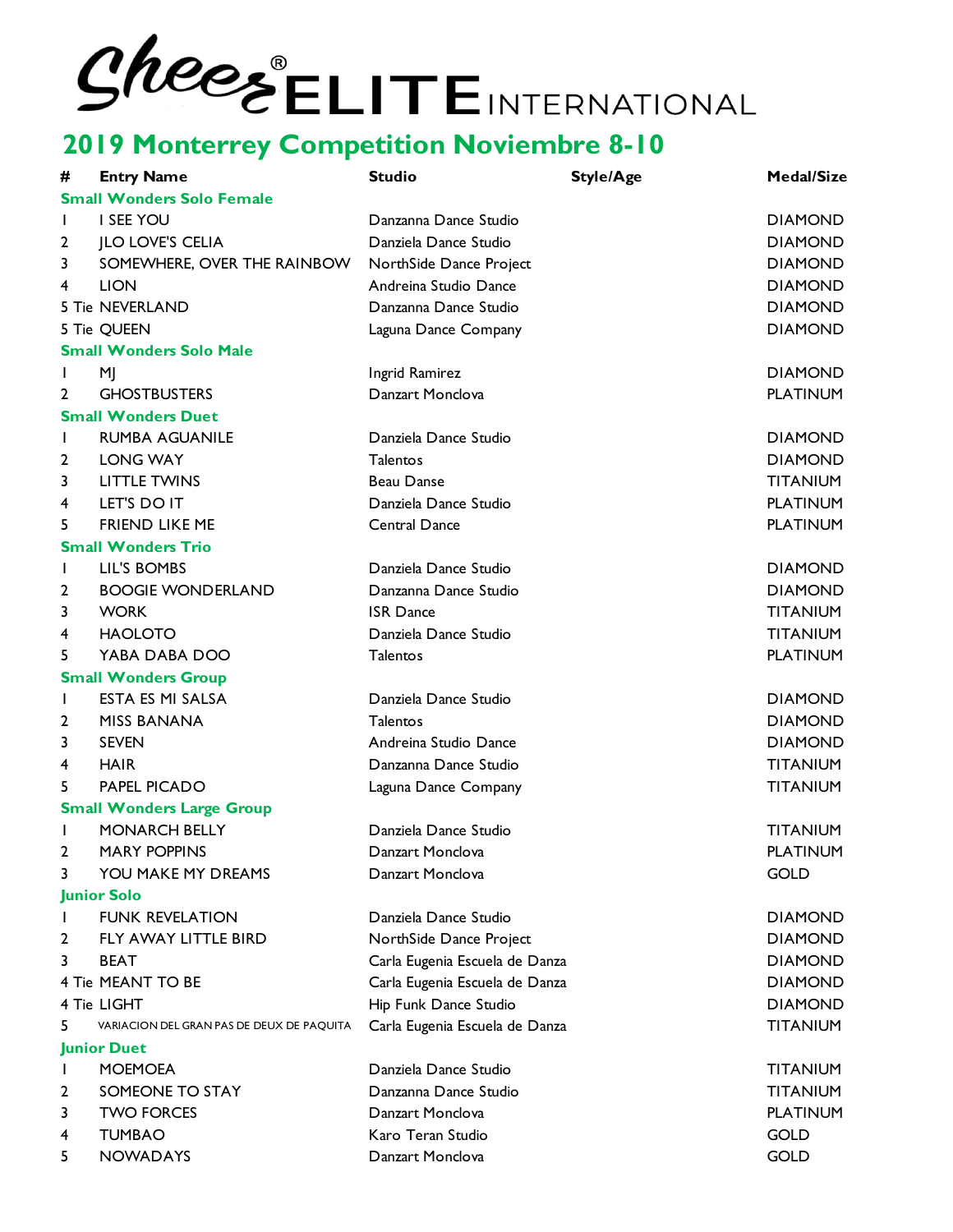| #                                         | <b>Entry Name</b>                                | <b>Studio</b>                                    | <b>Style/Age</b> | <b>Medal/Size</b>                 |
|-------------------------------------------|--------------------------------------------------|--------------------------------------------------|------------------|-----------------------------------|
|                                           | <b>Junior Trio</b>                               |                                                  |                  |                                   |
| L                                         | STRETCH IT LIKE A BUBBLE GUM                     | Danzanna Dance Studio                            |                  | <b>PLATINUM</b>                   |
| 2                                         | <b>I WILL SURVIVE</b>                            | Danzart Monclova                                 |                  | <b>GOLD</b>                       |
|                                           | <b>Junior Group</b>                              |                                                  |                  |                                   |
| I.                                        | <b>REVOLT</b>                                    | Danzanna Dance Studio                            |                  | <b>DIAMOND</b>                    |
| 2                                         | THE RECKONING                                    | Hip Funk Dance Studio                            |                  | <b>DIAMOND</b>                    |
| 3                                         | <b>FUNK</b>                                      | Hip Funk Dance Studio                            |                  | <b>DIAMOND</b>                    |
| 4                                         | <b>ARBITROS</b>                                  | Karo Teran Studio                                |                  | <b>TITANIUM</b>                   |
| 5                                         | ALL THAT JAZZ                                    | Gina                                             |                  | <b>TITANIUM</b>                   |
|                                           | <b>Junior Large Group</b>                        |                                                  |                  |                                   |
| I.                                        | <b>BASICS</b>                                    | Danziela Dance Studio                            |                  | <b>DIAMOND</b>                    |
| 2                                         | <b>MARIACHI</b>                                  | Laguna Dance Company                             |                  | <b>TITANIUM</b>                   |
| 3                                         | SOMETHING                                        | Danzanna Dance Studio                            |                  | <b>PLATINUM</b>                   |
| 4                                         | <b>FRIEND LIKE ME</b>                            | Danzart Monclova                                 |                  | <b>PLATINUM</b>                   |
|                                           | <b>ARABIAN NIGHTS</b>                            | Danzart Monclova                                 |                  | <b>PLATINUM</b>                   |
|                                           | <b>Pre-Teen Solo Female</b>                      |                                                  |                  |                                   |
| $\mathbf{I}$                              | ROJO VIOLETA                                     | Carla Eugenia Escuela de Danza                   |                  | <b>DIAMOND</b>                    |
| 2                                         | <b>SCHINDLER</b>                                 | NorthSide Dance Project                          |                  | <b>DIAMOND</b>                    |
| 3                                         | <b>CONCIERTO</b>                                 | Carla Eugenia Escuela de Danza                   |                  | <b>DIAMOND</b>                    |
| 4                                         | <b>JUSTO GO ALONG</b>                            | La Dance Studio                                  |                  | <b>DIAMOND</b>                    |
| 5                                         | <b>MEDUSA</b>                                    | Carla Eugenia Escuela de Danza                   |                  | <b>DIAMOND</b>                    |
|                                           | <b>Pre-Teen Solo Male</b>                        |                                                  |                  |                                   |
| $\mathbf{I}$                              | MY WAY                                           | NorthSide Dance Project                          |                  | <b>DIAMOND</b>                    |
| 2                                         | <b>STRONGER</b>                                  | Danzart Monclova                                 |                  | <b>PLATINUM</b>                   |
| 3                                         | <b>EXTREME</b>                                   | Danzart Monclova                                 |                  | <b>PLATINUM</b>                   |
| 4                                         | THE ONE                                          | Danzart Monclova                                 |                  | <b>GOLD</b>                       |
|                                           | <b>Pre-Teen Duet</b>                             |                                                  |                  |                                   |
| L                                         | <b>REMEMBER</b>                                  | La Danse Studio                                  |                  | <b>DIAMOND</b>                    |
| 2                                         |                                                  |                                                  |                  | <b>DIAMOND</b>                    |
| 3                                         | HALLELUJAH, I LOVE HER SO!<br><b>RAN KAN KAN</b> | NorthSide Dance Project<br>Danziela Dance Studio |                  | <b>TITANIUM</b>                   |
|                                           |                                                  |                                                  |                  |                                   |
| <b>Pre-Teen Trio</b>                      |                                                  |                                                  |                  |                                   |
| L                                         | ON MY SIDE<br><b>BLACK ISIS WINGS</b>            | Talentos<br>Danziela Dance Studio                |                  | <b>DIAMOND</b><br><b>PLATINUM</b> |
| 2                                         |                                                  |                                                  |                  |                                   |
| 3                                         | LIKE IN THE MOVIES                               | Danzart Monclova                                 |                  | <b>GOLD</b>                       |
| 4                                         | <b>BROKEN AND BEAUTIFUL</b>                      | Danzart Monclova                                 |                  | <b>GOLD</b>                       |
| <b>Pre-Teen Group</b><br><b>RENEGADES</b> |                                                  |                                                  |                  |                                   |
| L                                         |                                                  | NorthSide Dance Project                          |                  | <b>DIAMOND</b>                    |
| 2                                         | LETTING GO                                       | <b>Talentos</b>                                  |                  | <b>DIAMOND</b>                    |
| 3                                         | <b>SHE BANGS</b>                                 | Hip Funk Dance Studio                            |                  | <b>DIAMOND</b>                    |
| 4                                         | <b>BANG BANG</b>                                 | Danzanna Dance Studio                            |                  | <b>TITANIUM</b>                   |
| 5                                         | YOU CAN'T STOP THE GIRL                          | Danzart Monclova                                 |                  | <b>TITANIUM</b>                   |
| <b>Pre-Teen Large Group</b>               |                                                  |                                                  |                  |                                   |
| L                                         | <b>SURVIVOR</b>                                  | Central Dance                                    |                  | <b>DIAMOND</b>                    |
| 2                                         | <b>BOM BOM</b>                                   | Talentos                                         |                  | <b>DIAMOND</b>                    |
| 3                                         | <b>BANDOMETRO</b>                                | Laguna Dance Company                             |                  | <b>PLATINUM</b>                   |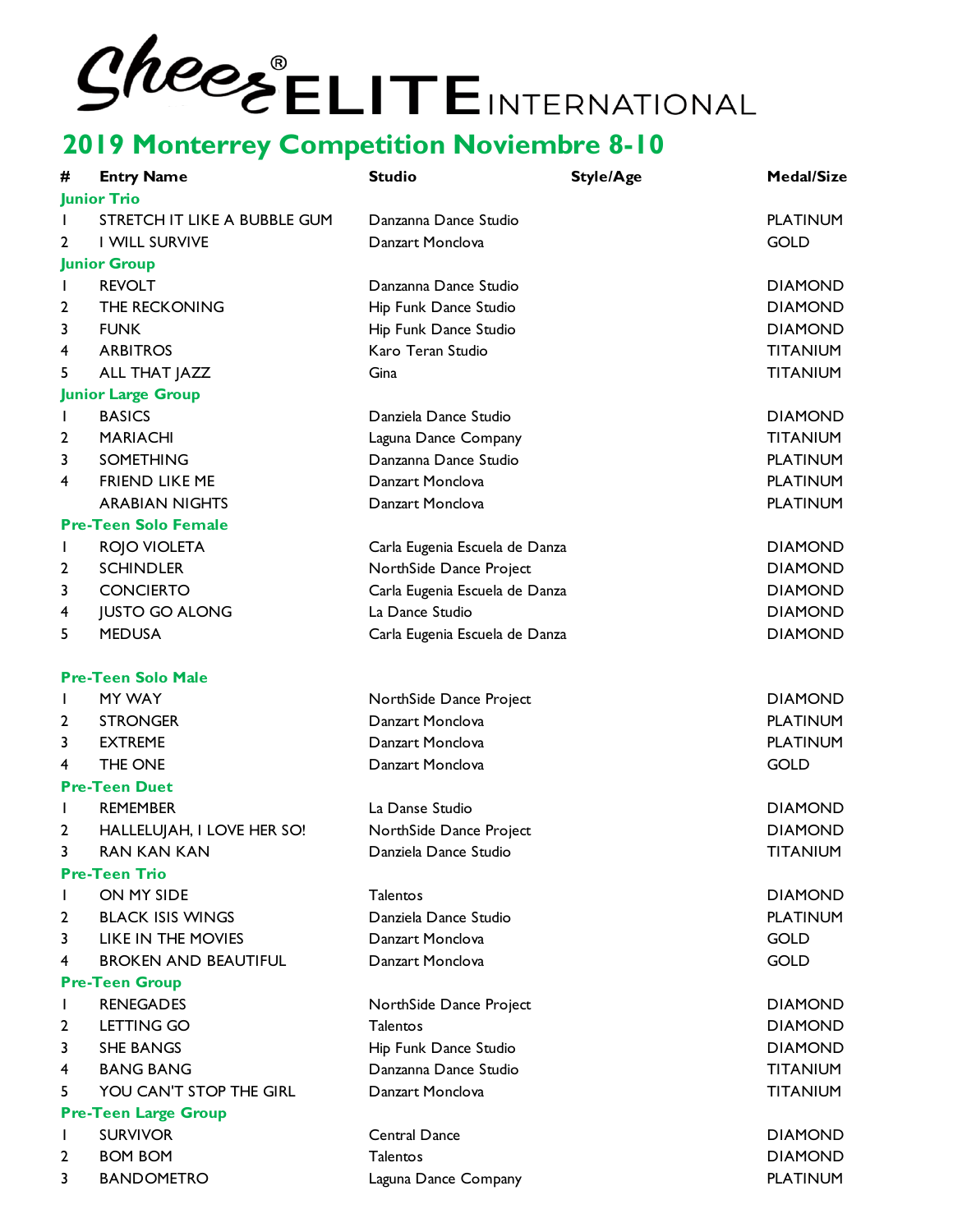| #              | <b>Entry Name</b>                           | <b>Studio</b>                     | <b>Style/Age</b> | <b>Medal/Size</b> |
|----------------|---------------------------------------------|-----------------------------------|------------------|-------------------|
|                | <b>Teen Solo Female</b>                     |                                   |                  |                   |
|                | I Tie ERUPTION                              | LA Danse Studio                   |                  | <b>DIAMOND</b>    |
|                | I Tie MAD QUEEN                             | NorthSide Dance Project           |                  | <b>DIAMOND</b>    |
| 2              | <b>NEMOPHILIST</b>                          | Prepa Tec Dance Team              |                  | <b>DIAMOND</b>    |
| $\mathbf{I}$   | <b>BEATS</b>                                | NorthSide Dance Project           |                  | <b>TITANIUM</b>   |
| 3              | THE RAIN                                    | <b>Beau Danse</b>                 |                  | <b>TITANIUM</b>   |
| 4              | <b>SOY LATINA</b>                           | NorthSide Dance Project           |                  | <b>TITANIUM</b>   |
|                | <b>Teen Duet</b>                            |                                   |                  |                   |
| I.             | <b>FILLE MAL GARDEE</b>                     | Ana Maria Duenez Estudio de Danza |                  | <b>TITANIUM</b>   |
| 2              | ANOTHER DAY OF SUN                          | NorthSide Dance Project           |                  | <b>PLATINUM</b>   |
| 3              | I DON'T WANNA MISS A THING                  | Danzart Monclova                  |                  | <b>GOLD</b>       |
|                | <b>Teen Trio</b>                            |                                   |                  |                   |
| $\mathbf{I}$   | LES FEMMES                                  | <b>Beau Danse</b>                 |                  | <b>DIAMOND</b>    |
| $\overline{2}$ | <b>QUE CALOR</b>                            | Laguna Dance Company              |                  | <b>PLATINUM</b>   |
| 3              | SHALLOW                                     | Danzart Monclova                  |                  | <b>PLATINUM</b>   |
|                | <b>Teen Group</b>                           |                                   |                  |                   |
| $\mathbf{I}$   | <b>COOL OFF</b>                             | Hip Funk Dance Studio             |                  | <b>DIAMOND</b>    |
| 2              | DEVIL ON MY SHOULDER                        | Hip Funk Dance Studio             |                  | <b>TITANIUM</b>   |
| 3              | NOT THE BOY NEXT DOOR                       | NorthSide Dance Project           |                  | <b>TITANIUM</b>   |
| 4              | <b>ARMY</b>                                 | Laguna Dance Company              |                  | <b>TITANIUM</b>   |
| 5              | <b>RAISE UP</b>                             | Danzart Monclova                  |                  | <b>PLATINUM</b>   |
|                | <b>Teen Large Group</b>                     |                                   |                  |                   |
| I.             | <b>MALAMENTE</b>                            | Talentos                          |                  | <b>TITANIUM</b>   |
|                | <b>Senior Solo</b>                          |                                   |                  |                   |
| J.             | <b>TENNESSEE</b>                            | Carla Eugenia Escuela de Danza    |                  | <b>DIAMOND</b>    |
| 2              | BY ME                                       | Ana Maria Duenez Estudio de Danza |                  | <b>DIAMOND</b>    |
| 3              | <b>LUNA</b>                                 | Talentos                          |                  | <b>TITANIUM</b>   |
| 4              | IS THAT ALRIGHT?                            | Carla Eugenia Escuela de Danza    |                  | <b>TITANIUM</b>   |
| 5              | <b>TODO PASA</b>                            | Talentos                          |                  | <b>PLATINUM</b>   |
|                | <b>Senior Large Group</b>                   |                                   |                  |                   |
|                | WHERE DOES THE GOOD GO                      | Talentos                          |                  | <b>DIAMOND</b>    |
|                | <b>Adult Solo</b>                           |                                   |                  |                   |
|                | <b>WHO SAYS</b>                             | Danzart Monclova                  |                  | <b>TITANIUM</b>   |
|                | 12 and Under Production                     |                                   |                  |                   |
| J.             | <b>WHAT THE SEA TOOK</b>                    | Danziela Dance Studio             |                  | <b>DIAMOND</b>    |
| 2              | YO QUIERO DINERO                            | Laguna Dance Company              |                  | <b>TITANIUM</b>   |
|                | <b>Overall Solo/Duet/Trio</b>               |                                   |                  |                   |
|                | ROJO VIOLETA                                | Carla Eugenia Escuela de Danza    |                  | <b>DIAMOND</b>    |
|                | <b>Overall Group/Large Group/Production</b> |                                   |                  |                   |
| J.             | <b>SURVIVOR</b>                             | Central Dance                     |                  | <b>DIAMOND</b>    |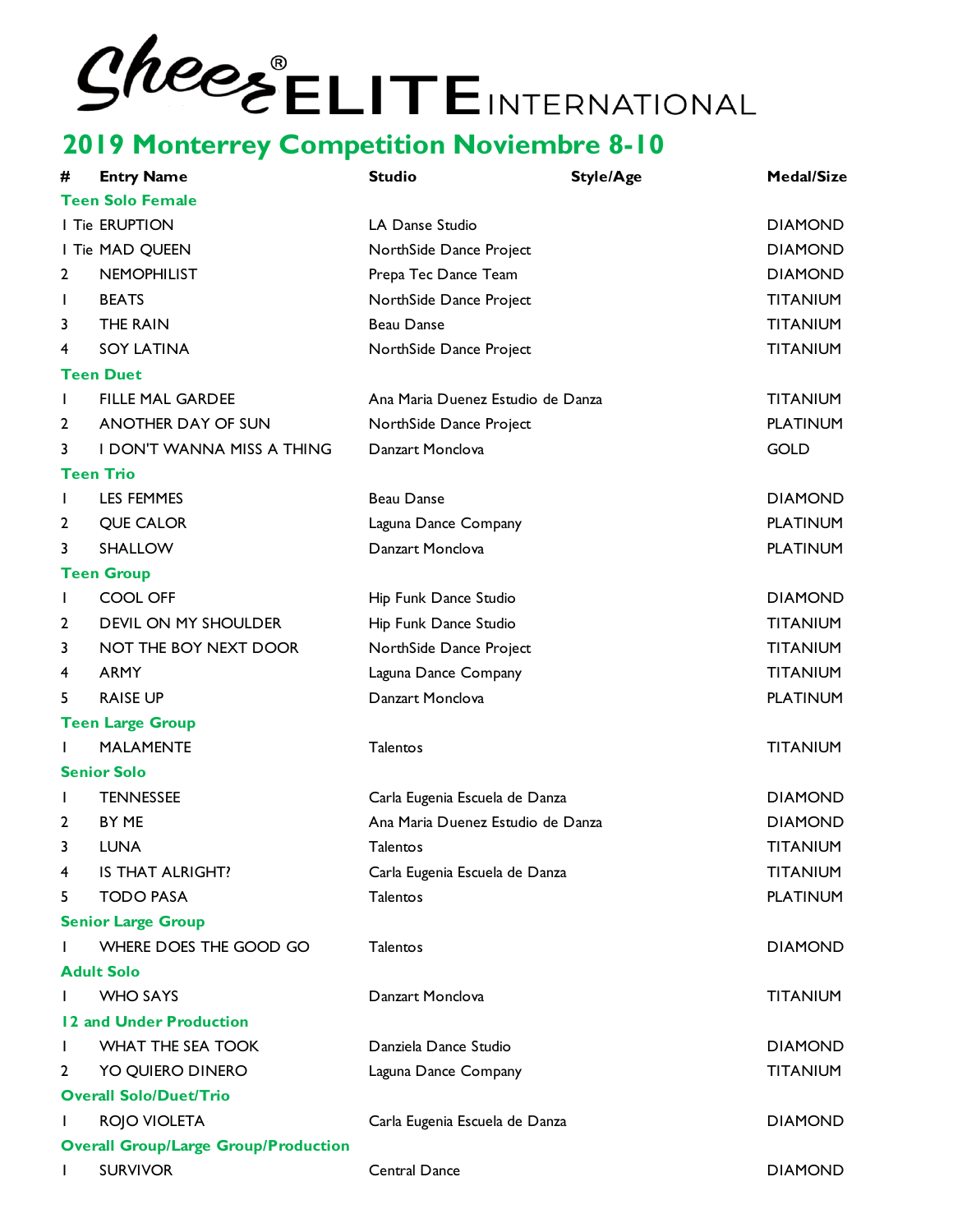| # | <b>Entry Name</b>                                                                                         | <b>Studio</b>                           | <b>Style/Age</b>     | <b>Medal/Size</b>     |  |
|---|-----------------------------------------------------------------------------------------------------------|-----------------------------------------|----------------------|-----------------------|--|
|   | Sheer Artist Award - First Place High Score Solo/Duet/Trio - 2020 Tour or National Convention Scholarship |                                         |                      |                       |  |
|   | ALEJANDRA MONTENEGRO                                                                                      |                                         |                      |                       |  |
|   | <b>ANA SOFIA MENENDEZ</b>                                                                                 |                                         |                      |                       |  |
|   | DANIELA ALEXANDRA GARZA                                                                                   |                                         |                      |                       |  |
|   | DANIELA LEYVA MORALES                                                                                     |                                         |                      |                       |  |
|   | ELSY MICHELLE DE LEON CANTU                                                                               |                                         |                      |                       |  |
|   | <b>GABRIELA ABIGAIL GONZALEZ REYES</b>                                                                    |                                         |                      |                       |  |
|   | LUIS ROBERTO DUARTE CERECEDO                                                                              |                                         |                      |                       |  |
|   | MARIA FERNANDA DELGADO CERVANTES                                                                          |                                         |                      |                       |  |
|   | <b>MARIA JOSE MENENDEZ</b>                                                                                |                                         |                      |                       |  |
|   | <b>MERARI VALDES GOMEZ</b>                                                                                |                                         |                      |                       |  |
|   | MIGUEL ANGEL MARTINEZ                                                                                     |                                         |                      |                       |  |
|   | NABILA SCARLET RODRIGUEZ PRESA                                                                            |                                         |                      |                       |  |
|   | NICOLE ESPARZA, PAULINA SUAREZ                                                                            |                                         |                      |                       |  |
|   | PATRICIO CALDERON SAUCEDO                                                                                 |                                         |                      |                       |  |
|   | PAULINA ALEJANDRA MUNOZ MORALES                                                                           |                                         |                      |                       |  |
|   | RENATA GONZALEZ, MARIA ALICIA CORTES                                                                      |                                         |                      |                       |  |
|   | <b>RENATA HERNANDEZ DE LEON</b>                                                                           |                                         |                      |                       |  |
|   | ROBERTO ANTONIO ORTEGA ALEMAN                                                                             |                                         |                      |                       |  |
|   | SARA VICTORIA HOLGUIN PADILLA                                                                             |                                         |                      |                       |  |
|   | SOFIA CAROLINA RODRIGUEZ GARZA                                                                            |                                         |                      |                       |  |
|   | SOFIA FLORES ARRIAGA                                                                                      |                                         |                      |                       |  |
|   | SOFIA VIOLETA SEPULVEDA IBARRA                                                                            |                                         |                      |                       |  |
|   | ZION DAMIAN FARIAS DIAZ                                                                                   |                                         |                      |                       |  |
|   | Sheer Studio Award - First Place High Score \$100 Group \$125 Large Group \$150 Production \$200 Overall  |                                         |                      |                       |  |
|   | ESTA ES MI SALSA                                                                                          | Danziela Dance Studio                   | <b>SMALL WONDERS</b> | <b>GROUP</b>          |  |
|   | <b>MONARCH BELLY</b>                                                                                      | Danziela Dance Studio                   | <b>SMALL WONDERS</b> | <b>LARGE GROUP</b>    |  |
|   | <b>REVOLT</b>                                                                                             | Danzanna Dance Studio                   | <b>JUNIOR</b>        | <b>GROUP</b>          |  |
|   | <b>BASICS</b>                                                                                             | Danziela Dance Studio                   | <b>JUNIOR</b>        | <b>LARGE GROUP</b>    |  |
|   | <b>RENEGADES</b>                                                                                          | NorthSide Dance Project                 | PRE-TEEN             | <b>GROUP</b>          |  |
|   | <b>SURVIVOR</b>                                                                                           | Central Dance                           | PRE-TEEN             | <b>LARGE GROUP</b>    |  |
|   | COOL OFF                                                                                                  | Hip Funk Dance Studio                   | <b>TEEN</b>          | <b>GROUP</b>          |  |
|   | <b>MALAMENTE</b>                                                                                          | Talentos                                | <b>TEEN</b>          | <b>LARGE GROUP</b>    |  |
|   | WHERE DOES THE GOOD GO                                                                                    | <b>Talentos</b>                         | <b>SENIOR</b>        | <b>LARGE GROUP</b>    |  |
|   | <b>WHAT THE SEA TOOK</b>                                                                                  | Danziela Dance Studio                   | <b>12 UNDER</b>      | <b>PRODUCTION</b>     |  |
|   | <b>ROJO VIOLETA</b>                                                                                       | Carla Eugenia Escuela de Danza PRE-TEEN |                      | <b>OVERALL S/D/T</b>  |  |
|   | <b>SURVIVOR</b>                                                                                           | Central Dance                           | PRE-TEEN             | <b>OVERALL G/LG/P</b> |  |
|   | Sheer Choreography Award - Outstanding Choreography (10 Entries) - 2020 National \$100 Credit             |                                         |                      |                       |  |
|   | <b>Basics</b>                                                                                             | Danziela Danse Studio                   |                      |                       |  |
|   | Concierto                                                                                                 | Carla Eugenia Escuela de Danza          |                      |                       |  |
|   | Funk                                                                                                      | Hip Funk Dance Studio (F)               |                      |                       |  |
|   | On My Side                                                                                                | <b>Talentos</b>                         |                      |                       |  |
|   | Que Calor                                                                                                 | Laguna Dance Company                    |                      |                       |  |
|   | Remember                                                                                                  | LA Danse Studio (AB)                    |                      |                       |  |
|   | Renegades                                                                                                 | NorthSide Dance Project)                |                      |                       |  |
|   | Revolt                                                                                                    | Danzanna Dance Studio (I)               |                      |                       |  |
|   | Survivor                                                                                                  | Central Dance                           |                      |                       |  |
|   | You Cant Stop the Girl                                                                                    | Danzart Monclova                        |                      |                       |  |
|   |                                                                                                           |                                         |                      |                       |  |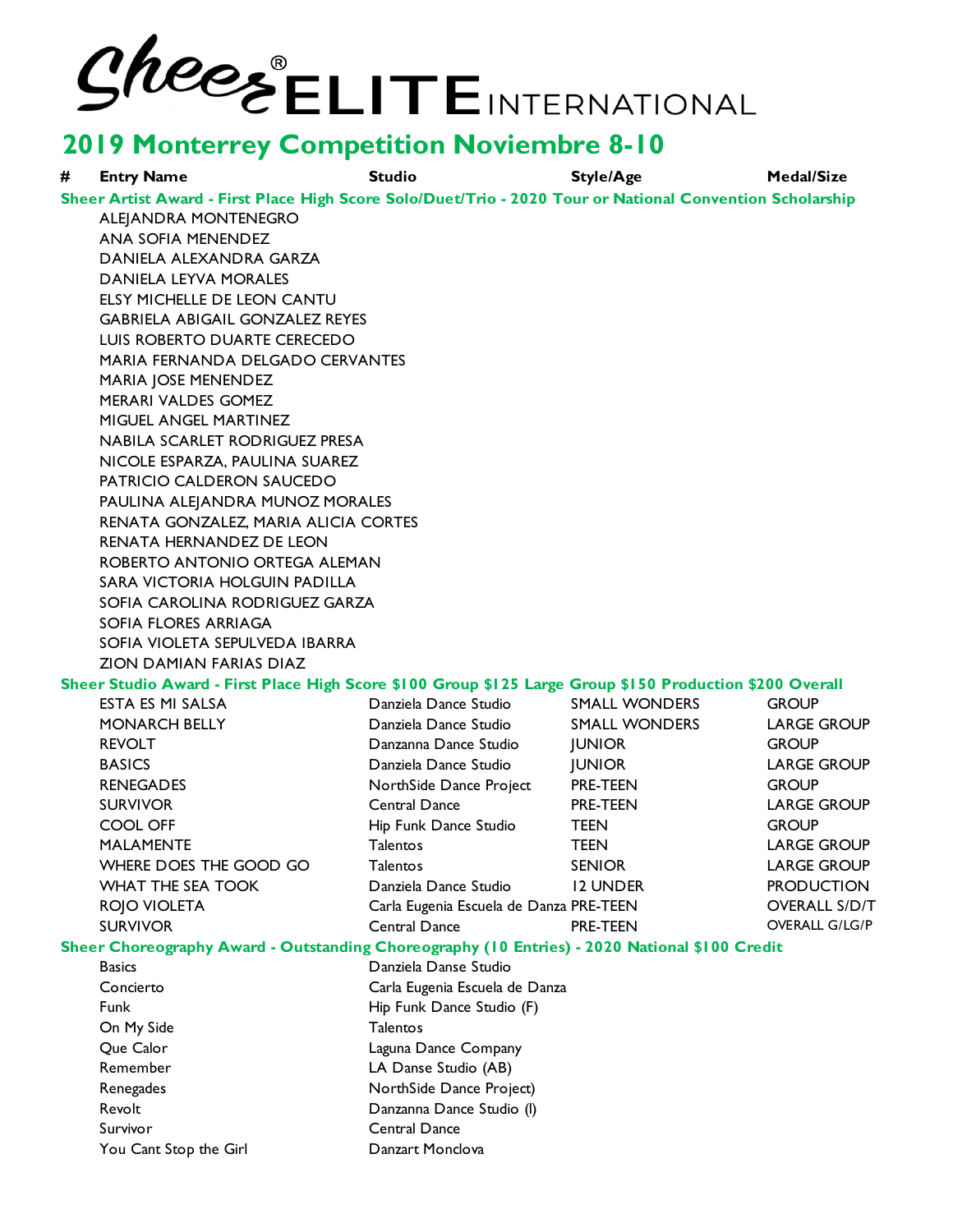# **2/2028** ELITEINTERNATIONAL

**# Entry Name Studio Style/Age Medal/Size** Alessia Natalie Aguirre Ana Maria Cortes Brenda Duenas Carola Munoz Carolina Estrada Ramirez Carolina Hernandez Olvera Gloria Garza Janeth Flores Vazquez Katia Ochoa Lilian Sophie Longoria Fuentes Loreto Perez Marcela Guerrero Mia Martinez Miriam Isabella Ortiz Robles Nadia Mata Nicole Richaud Pamela Torres Paola Ortiz Patricio Calderon Saucedo Roberta Ramirez Salma Reyes Sara Hinojosa Prado Tamara Guzman Ximena Morales SOY LATINA NorthSide Dance Project ACROBACIA LION Andreina studio Dance BALLET CLÁSICO SURVIVOR CENTRAL DANCE CONTEMPORÁNEO IN THE LIGHT CENTRAL DANCE DANZA CONTEMPORÁNEO ONE BEAUTIFUL EVENING NorthSide Dance Project DANZA DE CARÁCTER MISS BANANA TALENTOS DANZA TEATRAL RUMBA AGUANILE Danziela Dance Studio ÉTNICO RENEGADES NorthSide Dance Project HIP HOP FLY AWAY LITTLE BIRD NorthSide Dance Project | AZZ SCHINDLER NorthSide Dance Project LÍRICO ROJO VIOLETA Carla Eugenia Escuela de PUNTAS MAD QUEEN NorthSide Dance Project SPECIALTY BY ME **Ana Maria Duenez Estudio de TAP** LETTING GO **TALENTOS** SHE BANGS HIP FUNK DANCE STUDIO WHO SAYS **Danzart Monclova** I SEE YOU Danzart Monclova SURVIVOR CENTRAL DANCE LIL'S BOMBS Danziela Dance Studio QUEEN LAGUNA DANCE ROJO VIOLETA Carla Eugenia Escuela de RENEGADES NorthSide Dance Project **Sheer Style Award - Highest Score per Dance Style - 2020 National \$100 Credit Sheer Director Award - Highest Score per Dance Studio (10 Entries) - 2020 National \$100 Credit Sheer Excellence Award - Recognition of Faculty in Convention Class 2020 50% National Convention Scholarship**